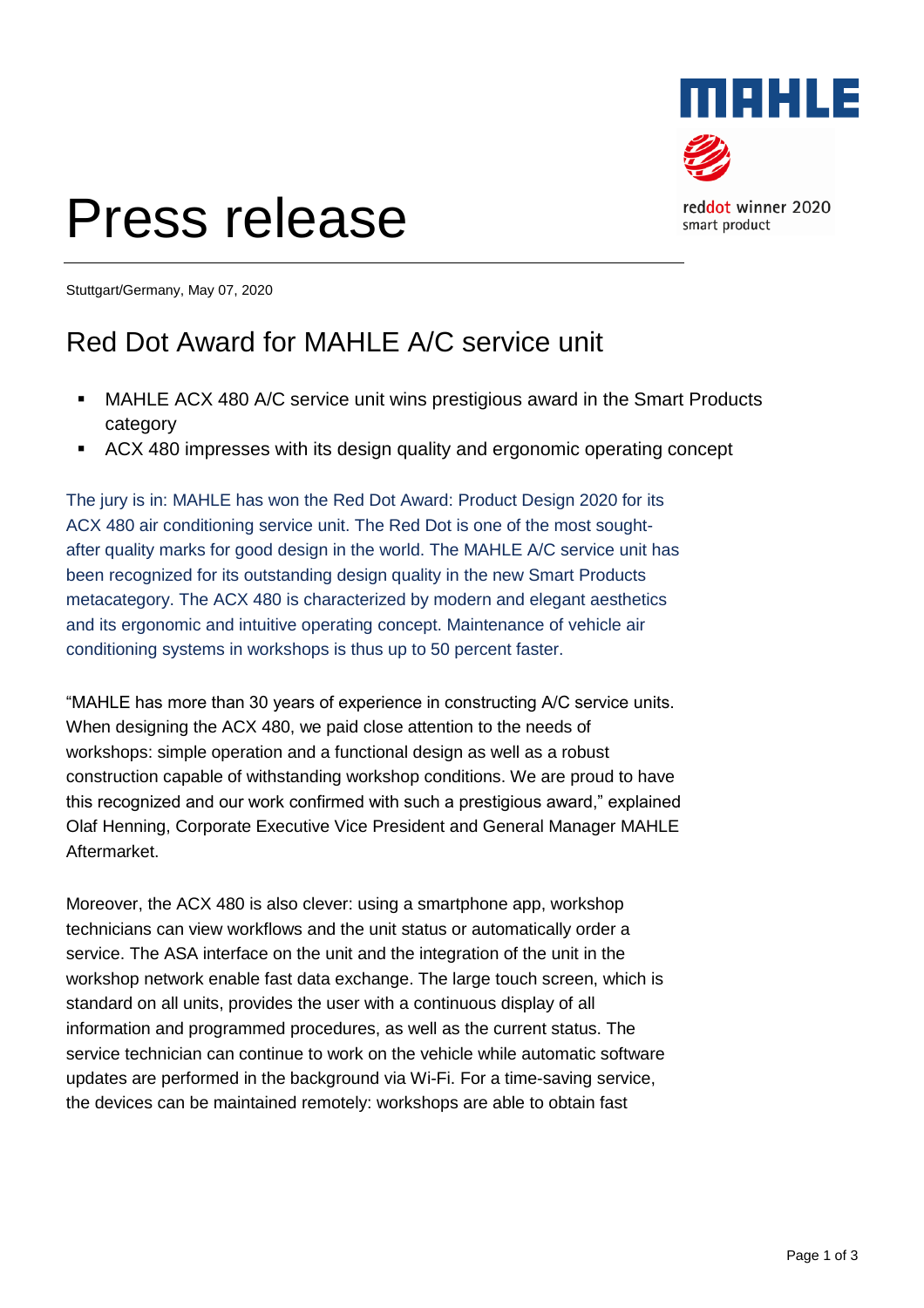## MAHLE

support directly on the unit via Wi-Fi. Workshops have the option of upgrading the A/C service units with the MAHLE vehicle diagnostics tool—the new MAHLE TechPRO<sup>®</sup> or BRAIN BEE Connex from MAHLE Aftermarket. The diagnostic system can detect and eliminate faults in the electronics or air conditioning system and check the status of the system and individual components. To better diagnose complex faults, the system can also activate compressors, valves, and fans.

#### **About the Red Dot Award**

Since 1955, the Red Dot Design Award has been conferred in three disciplines: Product Design, Brands & Communication Design, and Design Concept. From products, brand communication, and creative projects to design concepts and prototypes, the Red Dot Award documents the most prominent trends worldwide. The award-winning designs are showcased in exhibitions around the world and in the Red Dot Design Museums as well as in yearbooks and online. In 2020, designers and companies from 60 countries submitted more than 6,500 products to the competition. An international jury, made up of experienced professionals from various specialist areas, has been convening for the last 65 years or so to select the best designs. The adjudication process spans several days and is based on two fundamental criteria: the jurors test all of the entries in order to assess not only their aesthetics but also the materials selected, the level of craftsmanship, the surface structure, ergonomics, and functionality. They only make a decision on the design quality of the products after discussing them at length. True to the motto "In search of good design and innovation," only the best designs receive an award.

#### **About MAHLE**

MAHLE is a leading international development partner and supplier to the automotive industry as well as a pioneer for the mobility of the future. The group's product portfolio addresses all the crucial issues relating to the powertrain and air conditioning technology—both for drives with combustion engines and for e-mobility. In 2019, the group generated sales of approximately EUR 12.0 billion with more than 77,000 employees and is represented in more than 30 countries with 160 production sites.